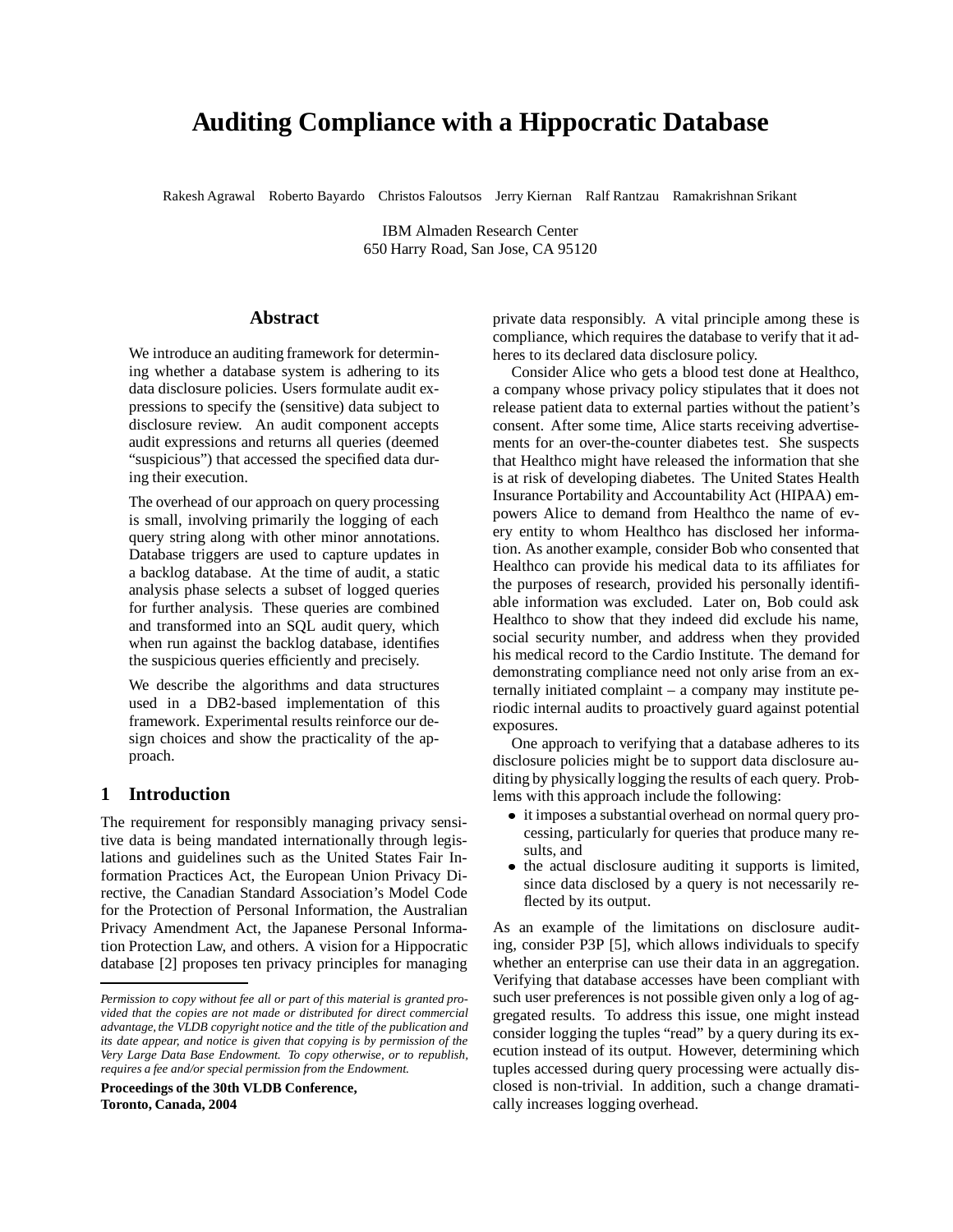

Figure 1: The system architecture

# **1.1 Our Contribution**

We propose a system that can be used to audit whether the database system executed a query in the past that accessed the specified data. The ideal system should have the following properties:

- **Non-disruptive:** The system should put minimal burden on normal query processing.
- **Fast and precise:** The system should be able to quickly and precisely identify all the queries that accessed the specified data.
- **Fine-grained:** It should be possible to audit even a single field of a specific record.
- **Convenient:** The language for specifying data of interest should be intuitive and user friendly.

The proposed audit system satisfies the above desiderata. Figure 1 shows the overall architecture of our system. During normal operation, the text of every query processed by the database system is logged along with annotations such as the time when the query was executed, the user submitting the query, and the query's purpose. The system uses database triggers to capture and record all updates to base tables in backlog tables for recovering the state of the database at any past point in time. Read queries, which are usually predominant, do not write any tuple to the backlog database.

To perform an audit, the auditor formulates an audit expression that declaratively specifies the data of interest. Audit expressions are designed to be identical to the SQL queries, allowing audits to be performed at the level of an individual cell of a table. The audit expression is processed by the audit query generator, which first performs a static analysis of the expression to select a subset of logged queries that could potentially disclose the specified information. It then combines and transforms the selected queries into an audit query by augmenting them with additional predicates derived from the audit expression. This audit query, expressed in standard SQL, when run against the backlog database yields the precise set of logged queries that accessed the designated data. Indices on the backlog tables make the execution of the audit query fast.

# **1.2 Assumptions**

We make two fundamental assumptions:

- There are subtle ways in which the combination of the results of a series of queries may reveal certain information. For example, the statistical database literature [1] discusses how individual information can be deduced by running several aggregate queries and the database security literature [3] shows how covert channels can be used to leak information. We limit ourselves to the problem of determining if the specified data was disclosed by a single query when that query is considered in isolation. We also assume that the queries do not use outside knowledge to deduce information without detection.
- The SQL queries we consider comprise a single **select** clause. A large class of queries (including those containing existential subqueries) can be converted into this form [12]. Specifically, we consider queries containing selection, projection (including **distinct**), relational join, and aggregation (including **having**) operations.

# **1.3 Paper Layout**

The rest of the paper is organized as follows. Section 2 provides the syntax of an audit expression. We then propose the concept of an indispensable tuple, which in turn is used to identify suspicious queries with respect to an audit expression. Section 3 describes the system structures needed to support the proposed auditing capability. Specifically, we discuss the use of triggers to implement recovery of past database states. We also provide temporal extensions used to support the execution of an audit query, and give details of the query log. Section 4 states the algorithm for generating the audit query from an audit expression. Section 5 presents performance results, Section 6 discusses related work, and Section 7 concludes with a summary and directions for future work.

# **2 Definitions**

We have a database *D*, which is a collection of base tables. We denote the scheme of table *T* as  $T(C_0, C_1, \ldots, C_m)$  and use  $t \, C$  to refer to the value of the field  $C$  in tuple  $t$ . We will use the following schema in our examples:

Customer (cid, name, address, phone, zip, contact) Treatment (pcid, date, rcid, did, disease, duration) Doctor (did, name)

The primary keys have been underlined. A customer can be a patient, someone accepting financial responsibility for a patient's treatment, or an emergency *contact*. The Treatment table uses *pcid* to identify the patient receiving the treatment and uses *rcid* to identify the customer assuming financial responsibility for the treatment (who could be the same person as the patient). The *date* is the start date of the treatment and *duration* reflects the length of the treatment.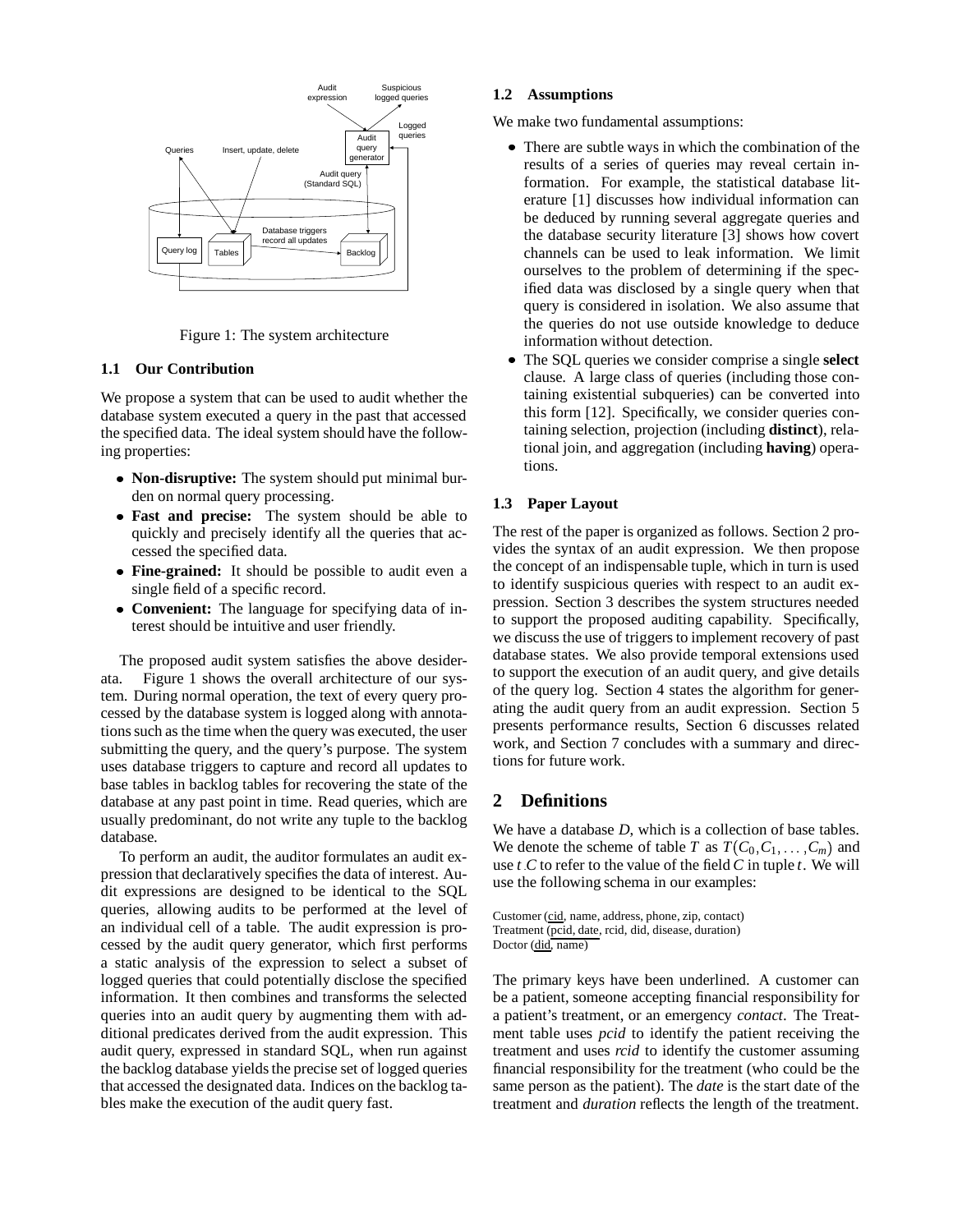Other column names are self-explanatory. To simplify exposition, we will assume that the database has referential integrity and that no field value is null.

# **2.1 Audit Expressions**

We propose to use expressions that are very close to SQL queries to enable an auditor to conveniently specify the queries of interest, termed suspicious queries.

Specifically, the proposed syntax of an audit expression is identical to that of a select-project-join (SPJ) query without any **distinct** in the select list, except that **audit** replaces the key word **select** and the elements of the audit list are restricted to be column names:

**audit** *audit list* **from** *table list* **where** *condition list*

Let *U* be the cross product of all the base tables in the database. The audit expression marks a set of cells in the table *U*. The marked cells belong to the columns in the audit list for the tuples that satisfy the predicate in the **where** clause. We are interested in finding those queries that access all the marked cells in any of the tuples in *U*. These are the suspicious queries with respect to the audit expression.

**Example 1** We want to audit if the disease information of anyone living in the ZIP code 95120 was disclosed. Here is the audit expression:

**audit** disease **from** Customer c, Treatment t **where**  $c$ .cid = t.pcid **and**  $c$ .zip = '95120'

This audit expression marks the cells corresponding to the disease column of those tuples in the Customer  $\times$  Treatment table that have c.cid = t.pcid and c.zip =  $95120$ . Any query that accesses the disease column of any of these tuples will be considered suspicious.

#### **2.2 Informal Definitions**

We introduce the notion of the indispensability of a tuple and then use it to define suspicious queries.

**Informal Definition 1 (Indispensable Tuple**  $\text{-}ind(t, Q)$ **)** *A tuple*  $t \in U$  *is indispensable in the computation of a query Q, if its omission makes a difference.*

**Informal Definition 2 (Candidate Query -**  $cand(Q,A)$ ) *A query Q is a candidate query with respect to an audit expression A, if Q accesses all the columns that A specifies in its audit list.*

**Informal Definition 3 (Suspicious Query -**  $susp(Q,A)$ ) *A candidate query Q is suspicious with respect to an audit expression A, if Q and A share an indispensable tuple.*

**Example 2** Consider the audit expression *A* given in Example 1 and the following query *Q*:

**select** address **from** Customer c, Treatment t **where**  $c$ .cid = t.pcid **and** t.disease = 'diabetes'

We see that *Q* is a candidate query with respect to *A* as it accesses the disease column that *A* is auditing. Consider the Customer  $\times$  Treatment table. Clearly, tuples that match the join condition and have diabetes in the disease column are indispensable for *Q*. Similarly, tuples that match the join condition and have 95120 as the zip code are indispensable for *A*. Therefore *Q* will be deemed suspicious with respect to *A* if there was some customer who lived in the ZIP code 95120 and was also treated for diabetes.

**Example 3** Consider the query *Q* from Example 2 and the following audit expression *A*:

**audit** address from Customer c, Treatment t **where** c.cid = t.pcid **and** t.disease = 'cancer'

*Q* will not be deemed suspicious with respect to *A* because no tuple in Customer  $\times$  Treatment can simultaneously satisfy the predicates of *Q* and *A*. But how about Alice who has both cancer and diabetes? Although *Q* discloses Alice's address, the fact that Alice has cancer is not relevant to the query: *Q* only asks for people who have diabetes. In other words, anyone looking at the output of the query will not learn that Alice has cancer. Hence it is reasonable to not consider the query to be suspicious. Note that all the tuples of Customer  $\times$  Treatment marked by *A* have cancer in the disease column and *Q* does not access any one of them.

#### **2.3 Formal Definitions**

Let the query *Q* and audit expression *A* be of the form:

$$
Q = \dots (\sigma_{P_Q}(T \times \mathcal{R})) \tag{1}
$$

$$
A = \overline{\pi}_{C_{OA}}(\sigma_{P_A}(T \times S)) \tag{2}
$$

where  $\mathcal{T}, \mathcal{R}, \mathcal{S}$  are *virtual* tables of the database *D*, that is, cross products of base tables:

$$
T = T_1 \times T_2 \times \ldots \times T_n
$$
  
\n
$$
R = R_1 \times R_2 \times \ldots \times R_m
$$
  
\n
$$
S = S_1 \times S_2 \times \ldots \times S_k.
$$

The operator  $\bar{\pi}$  is the multi-set projection operator that preserves duplicates in the output (as opposed to the relational projection operator  $\pi$  which eliminates duplicates). Note that  $T$  is common to  $Q$  and  $A$ .

We denote by  $C_Q$  the column names that appear anywhere in a query  $Q$ , and by  $C_{OO}$  the column names appearing in the select list of *Q*. Similarly,*COA* denotes the column names present in the audit list of an audit expression *A*. *P<sup>Q</sup>* denotes the predicate of the query and *P<sup>A</sup>* is the predicate of the audit expression. We refer to the tuples of any virtual table as *virtual* tuples.

We now formalize the definition of indispensability, for all classes of queries of interest. Specifically, we discuss (a) SPJ queries, (b) queries with aggregation without **having**, and (c) queries with aggregation and **having**.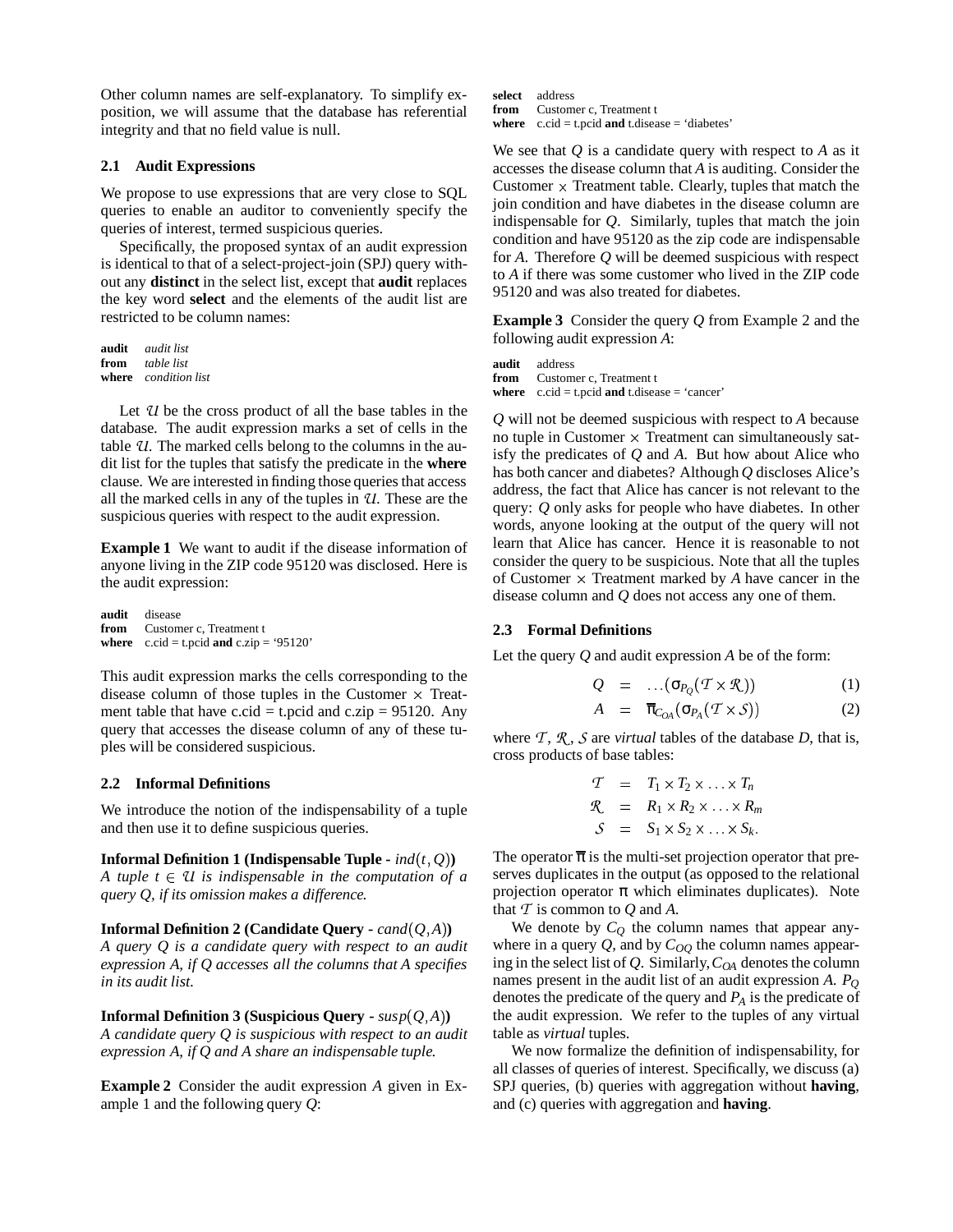#### **2.3.1 Indispensability - SPJ queries**

Consider first a SPJ query that does not contain a **distinct** in its select list. This case is the most important case on which the rest of the cases will be based. For such queries, the form of the query of Eq. (1) is specialized to:

$$
Q = \overline{\pi}_{C_{OQ}}(\sigma_{P_Q}(\mathcal{T} \times \mathcal{R})).
$$
\n(3)

We can now formalize the definition of an indispensable tuple for an SPJ query:

**Definition 1** (Indispensability **- SPJ**) *A (virtual)*  $tuple \nu \in$ *T is indispensable for an SPJ query Q if the result of Q changes when we delete v:*

$$
ind(v, Q) \Leftrightarrow \overline{\pi}_{C_Q}(\sigma_{P_Q}(T \times \mathcal{R})) \neq \overline{\pi}_{C_Q}(\sigma_{P_Q}((T - \{v\}) \times \mathcal{R})).
$$

**Theorem 1** *A (virtual) tuple*  $v \in \mathcal{T}$  *of the SPJ query Q is indispensable if*

$$
ind(v, Q) \quad \Leftrightarrow \quad \sigma_{P_Q}(\{v\} \times \mathcal{R}) \neq 0. \tag{4}
$$

**Proof** From Definition 1, we have

$$
ind(v, Q) \qquad \Leftrightarrow \qquad \overline{\pi}_{C_Q}(\sigma_{P_Q}(\mathcal{T} \times \mathcal{R})) \neq \overline{\pi}_{C_Q}(\sigma_{P_Q}((\mathcal{T} - \{v\}) \times \mathcal{R})).
$$

Since the projections  $\bar{\pi}$  maintain the duplicates, we have

$$
ind(v, Q) \Leftrightarrow \sigma_{P_Q}(\mathcal{T} \times \mathcal{R}) \neq \sigma_{P_Q}((\mathcal{T} - \{v\}) \times \mathcal{R})
$$
  
\n
$$
\Leftrightarrow \sigma_{P_Q}(\mathcal{T} \times \mathcal{R}) \neq \sigma_{P_Q}(\mathcal{T} \times \mathcal{R}) - \sigma_{P_Q}(\{v\} \times \mathcal{R})
$$
  
\n
$$
\Leftrightarrow \sigma_{P_Q}(\{v\} \times \mathcal{R}) \neq 0.
$$

Queries with **distinct** in the **select** clause produce a duplicate-free table. Such queries have the form  $Q =$  $\pi_{C_{OQ}}(\sigma_{P_Q}(\mathcal{T}\times \mathcal{R}))$  . Let  $Q'$  be the SPJ query obtained from the original query  $Q$  after removing **distinct** from the query text. Then, we have the following definition:

**Definition 2 (Indispensability - Distinct)** *A (virtual) tuple v is indispensable for*  $Q = \pi_{C_{OQ}}(\sigma_{P_Q}(T \times \mathcal{R}))$  *if* and *only if it is indispensable for*  $Q' = \overline{\pi}_{C_{OQ}}(\sigma_{P_Q}(\mathcal{T} \times \mathcal{R}))$ .

The motivation for this definition will become apparent after the upcoming discussion of aggregation queries. Queries with **distinct** can be viewed as a special case of aggregation, the aggregation function being the first tuple in a group.

We can state succinctly:

**Observation 1** *Duplicate elimination does not change the set of indispensable tuples for an SPJ query.*

## **2.3.2 Indispensability - Aggregation without having**

The definition of indispensability of a tuple for an aggregation query requires extra care. Consider a query that computes average salary per department. If Alice happens to have exactly the average salary of her department and her tuple is omitted, the query result will not be affected. However, it will be wrong to treat Alice's tuple as dispensable because the privacy systems such as P3P allow individuals to opt out of the use of their values in the computation of an aggregation.

The form of the query of Eq. (1) for an aggregation query without a **having** clause is specialized to:

$$
Q =_{gby} \gamma_{agg} (\sigma_{P_Q}(T \times \mathcal{R})). \tag{5}
$$

where *gby* are the grouping columns and *agg* represent aggregations like **avg**(duration), **count**(disease).

Consider the query  $Q'$  that is a version of  $Q$ , but without aggregations. That is,  $Q'$  has exactly the same **from** and **where** clauses, and a **select** clause with the same columns as *Q*, but without the aggregation functions. Note that the columns used in *agg* (e.g. duration, disease) are included in the select list of  $Q'$ .

**Definition 3 (Indispensability - Aggregation)** *A (virtual) tuple v is indispensable for Q if and only if it is indispensable* for the aggregate-free version  $Q'$ .

**Example 4** Consider the following query that outputs average duration of diabetes treatment by doctor:

**select** name, **avg**(duration) from Doctor d, Treatment t **where**  $d$ .did = t.did **and** t.disease = 'diabetes' **group by** name

 $\overline{0}$  Indispensability of a tuple *t* in the the above query is determined by considering the indispensability of *t* in the following SPJ query:

> **where**  $d.did = t.did$  **and**  $t.disease = 'diabetes'$ **select** name, duration **from** Doctor d, Treatment t

We find that every Treatment tuple having diabetes in the disease field is indispensable. Thus the fact that the duration values of these tuples were used in computing the output is not lost.

The following is immediate:

**Observation 2** *A tuple v is indispensable for*  $Q = g_{by}$  $\gamma_{agg}(\sigma_{P_Q}(T \times \mathcal{R}))$  *if and only if it is indispensable for*  $\mathcal{Q}' = \overline{\pi}_{\mathcal{C}_{\mathcal{Q}}}(\sigma_{P_{\mathcal{Q}}}(\mathcal{T} \times \mathcal{R}))$  .

#### **2.3.3 Indispensability - Aggregation with having**

We will use the query in following example to help with the explanations.

**Example 5** Our query is a modified version of the query given in Example 4. It outputs average duration of diabetes treatment, but only for those doctors for whom this average is greater than 100 days:

**select** name, **avg**(duration) from Doctor d, Treatment t **where**  $d.did = t.did$  **and**  $t.disease = 'diabetes'$ **group by** name **having**  $avg(duration) > 100$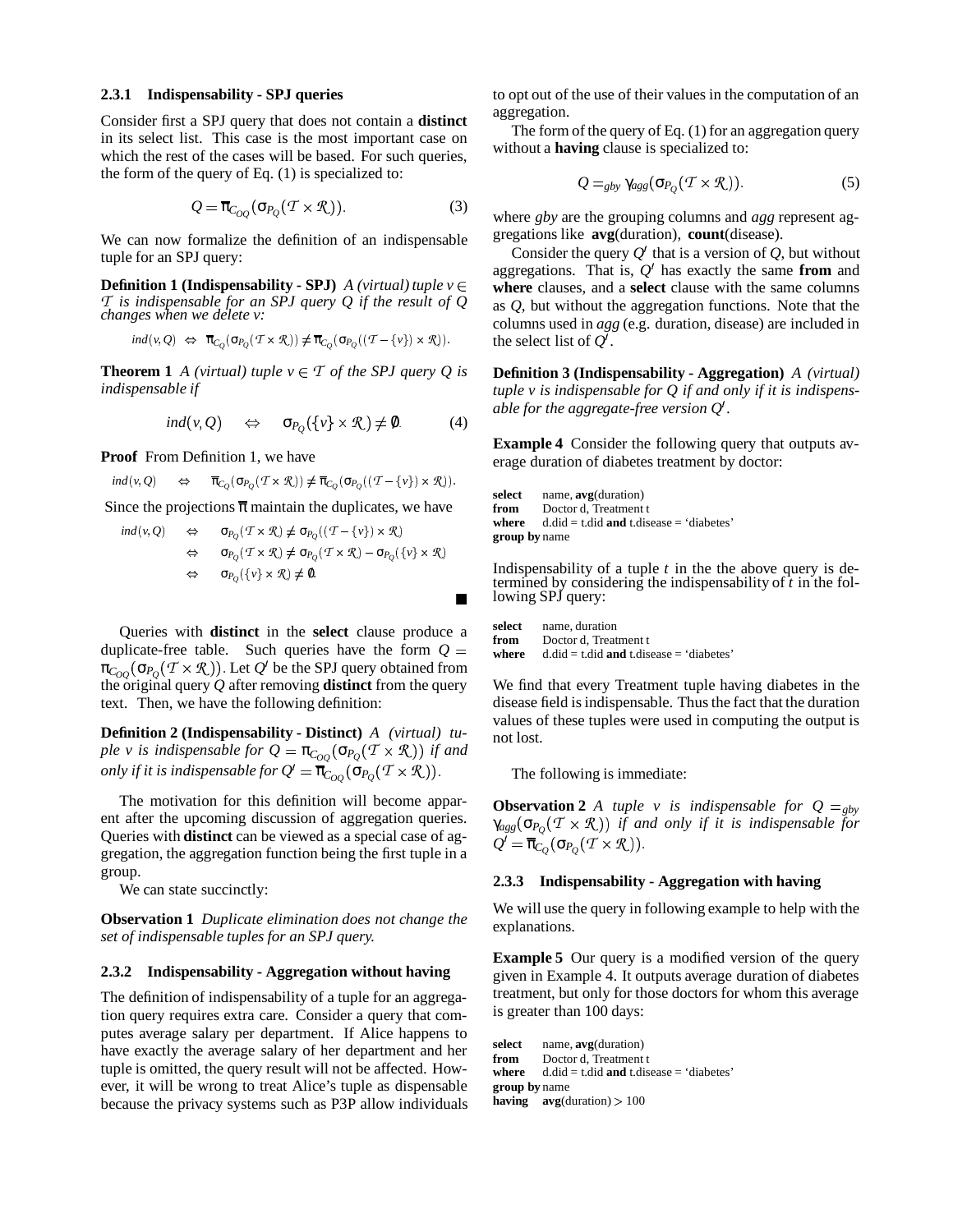The general form of an aggregation query *Q* that includes a **having** clause can be written as:

$$
Q = \sigma_{P_H}(g_{by}\gamma_{agg}(\sigma_{P_Q}(T \times \mathcal{R})))
$$
 (6)

Compared to Eq. (5), we now have an extra **having** predicate  $P_H$  (avg(duration) > 100 in Example 5). Any group that does not satisfy this predicate is not included in the result of *Q*, which implies that any tuple belonging to a group that gets filtered out by  $P_H$  is dispensable.

Let  $Q'$  be the **having**-free version of  $Q$ , obtained by simply removing the **having** clause from *Q*.

**Definition 4 (Indispensability - Aggregation with having)** *A (virtual) tuple v is indispensable for Q if and only if it is indispensable for Q* ! *and it belongs to a group that satisfies the* **having** *predicate*  $P_H$ *.* 

We will again recast indispensability in terms of an SPJ query. Define a group table *G* as:

$$
G =_{gby} \gamma_{agg} (\sigma_{P_Q} (T \times \mathcal{R}))
$$
 (7)

For our example query, *G* will have two columns: name and **avg**(duration). It will have as many tuples as there are doctors who treat diabetes. Every tuple will have the average duration of diabetes treatment for the corresponding doctor.

Next form the following table:

$$
QG = \sigma_{P_G}((\sigma_{P_Q}(T \times \mathcal{R})) \times G) \tag{8}
$$

where  $P_G$  is the natural join condition on the group-by columns, *gby*. We have augmented the result tuples of the **having**-free version of *Q* with the corresponding group values. The query *Q* can now be computed from  $\sigma_{P_H}(QG)$ .

It follows then

**Observation 3** *A (virtual) tuple*  $v \in T$  *is indispensable for query Q with aggregation and* **having** *if and only if v is indispensable for the SPJ query*

$$
\overline{\pi}_{C_Q}(\sigma_{P_H}(\sigma_{P_G}(\sigma_{P_Q}(T \times \mathcal{R} \times G))))
$$
\n(9)

#### **2.3.4 Suspicious Queries**

We first define a maximal virtual tuple for queries *Q*1 and *Q*2.

**Definition 5 (Maximal Virtual Tuple)** *A tuple v is a maximal virtual tuple for queries Q*1 *and Q*2*, if it belongs to the cross product of common tables in their* **from** *clauses.*

We can now formalize the definitions of *candidate* and *suspicious* queries.

**Definition 6 (Candidate Query)** *A query Q is a candidate query with respect to the audit expression A if and only if*

$$
C_Q \supseteq C_{OA}
$$

**Definition 7 (Suspicious Query)** *A candidate query Q is suspicious with respect to audit expression A if they share an indispensable* maximal virtual tuple *v, that is:*

$$
susp(Q, A) \Leftrightarrow \exists v \in T \ s \ t \ ind(v, Q) \ \land \ ind(v, A).
$$

Note that  $T = T_1 \times T_2 \times \ldots \times T_n$  is the cross product of the common tables in *Q* and *A*.

# **3 System Structures**

We now discuss the system structures needed to handle audits in the presence of updates to the database.

## **3.1 Full Audit Expression**

The audit expression is prepended with an additional **during** clause that specifies the time period of interest:

```
during start-time to end-time
audit audit-list
```
Only if a query has accessed the data of concern during the specified time period is the query deemed suspicious.

Privacy policies specify who is allowed to receive what information and for what purpose [2, 5]. An audit expression can use the **otherthan** clause to specify the purposerecipient pairs to whom the data disclosure does not constitute non-compliance:

```
otherthan purpose-recipient pairs
during start-time to end-time
audit audit-list
```
# **3.2 Query Log**

As shown in Figure 1, the audit system maintains a log of past queries executed over the database. The query log is used during the static analysis to limit the set of logged queries that are transformed into an audit query.

Our prototype implementation has a thin middleware that lies between the application and the database engine. This middleware has been implemented as an extension to the JDBC driver. The middleware intercepts queries and writes the query string and associated annotations to the log. We assume the isolation level of serializable [8] and log only queries of committed transactions.

The annotations include the timestamp of when the query finished, the ID of the user issuing the query, and the purpose and the recipient information extracted from the context of the application [10, 11] in which the query was embedded. The query log is maintained as a table.

Note that some database systems (e.g., DB2) provide the facility for logging incoming queries. This capability can be extended to log additional information required for auditing.

#### **3.3 Temporal Extensions**

We determine if a candidate query *Q* accessed the data specified in an audit expression by selectively playing back history. We thus need to recreate the state of the database as it existed at the time *Q* was executed. A backlog database [9] is eminently suited for this purpose.

We describe two organizations for the backlog database: time stamped and interval stamped. In both the organizations, a backlog table  $T^b$  is created for every table  $\overline{T}$  in the database.  $T^b$  records all updates to  $T$ . We will assume that every table *T* has a primary key column *P*; the system can create an internally generated key column otherwise.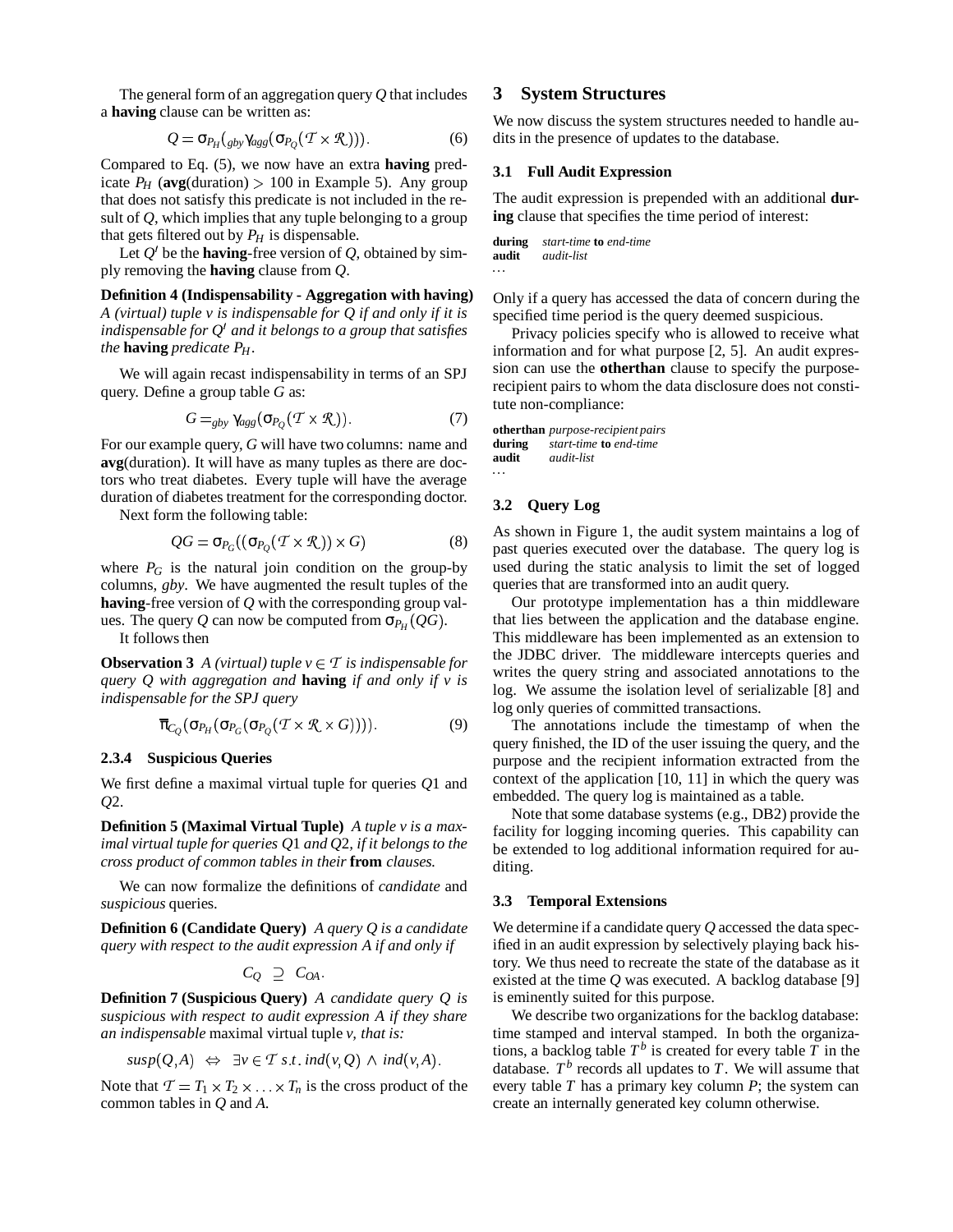## **3.3.1 Time stamped Organization**

This organization is based on the ideas presented in [9]. Aside from all columns in  $T$ , a tuple in  $T^b$  has two additional columns: *TS* that stores the time when a tuple is inserted into  $T^b$ , and  $OP$  that takes one of the values from {'insert', 'delete', 'update'}. For every table, three triggers are created to capture updates. An insert trigger responds to inserts in table *T* by inserting a tuple with identical values into  $T<sup>b</sup>$  and setting its *OP* column to 'insert'. An update trigger responds to updates to *T* by inserting a tuple into  $T<sup>b</sup>$  having the after values of the tuple in *T* and setting its *OP* column to 'update'. A delete trigger responds to deletes in  $T$  by inserting into  $T^b$  the value of the tuple before the delete operation and setting its *OP* column to 'delete'. In all the three cases, the value of the *TS* column for the new tuple is set to the time of the operation.

To recover the state of  $T$  at time  $\tau$ , we need to generate the "snapshot" of *T* at time τ. This is achieved by defining a view  $T^{\tau}$  over the backlog table  $T^b$ :

$$
T^{\tau} = \pi_{P,C_1,...,C_m}(\{t \mid
$$
  
\n $t \in T^b \land t.TS \leq \tau \land t.OP \neq \text{'delete'} \land$   
\n $\exists r \in T^b \text{ s.t. } t.P = r.P \land r.TS \leq \tau \land r.TS > t.TS\}).$ 

The scheme for  $T^{\tau}$  is identical to *T*.  $T^{\tau}$  contains at most one tuple from  $T^b$  for every distinct primary key value  $P$ . Among a group of tuples in *T <sup>b</sup>* having an identical primary key value, the selected tuple *t* is the one that was created at or before time τ, is not a deleted tuple, and there is no other tuple *r* having the same primary key value that was created at or before time  $\tau$  but whose creation time is later than that of *t*.

#### **3.3.2 Interval stamped Organization**

In this organization, the end time (*TE*) of a tuple is explicitly stored in addition to the start time (*TS*). Thus, the combination of *TS* and *TE* for a tuple gives the time period during which the tuple was alive. A null value of *TE* is treated as current time. The operation field (*OP*) is no longer necessary.

When a new tuple  $t$  is inserted into  $T$ , the insert trigger also adds *t* to  $T<sup>b</sup>$ , setting its *TE* column to null. When a tuple  $t \in T$  is updated, the update trigger searches for the tuple  $b \in T^b$  such that  $b \cdot P = t \cdot P \wedge b \cdot TE = \text{null}$  and sets  $b \cdot TE$  to the current time. Additionally, the trigger inserts a copy of  $t$  into  $T^b$  with updated values and its  $TE$  column set to null. When a tuple  $t$  is deleted from  $T$ , the delete trigger searches for  $b \in T^b$  such that  $b.P = t.P \land b.TE = \text{null}$  and no sets *b*. TE to the current time.

#### **3.3.3 Indexing**

We propose two strategies for indexing a backlog table  $T<sup>b</sup>$ :

1. *Eager*: Index is kept fresh and updated every time  $T<sup>b</sup>$ is updated.

2. *Lazy*: Index is created afresh at the time of audit. Otherwise,  $T^b$  is kept unindexed.

The advantage of the eager strategy is that there is no latency at the time of audit due to the time needed to build the index. However, an update during normal query processing is burdened with the additional overhead of updating the index. The trade-off is reversed in the lazy strategy.

We can also choose which columns are indexed. We can index the primary key. We can also create a composite index consisting of the primary key concatenated with the timestamp. We explore the performance trade-offs in managing backlog tables in Section 5.

# **4 Algorithms**

The audit query is generated in two steps:

- 1. *Static Analysis*: Select *candidate* queries (i.e., potentially suspicious queries) from the query log.
- 2. *Audit Query Generation*: Augment every *candidate* query with information from the audit expression and combine them into an audit query that unions their output.

## **4.1 Static Analysis**

For a given audit expression *A*, some queries will be judged as non-candidates, and excluded immediately. We use four static tests, explained next. The query log is indexed to make these tests fast.

The first is by comparing the attribute names: with audit columns  $C_{OA}$ , we simply check whether  $C_Q \supseteq C_{OA}$ . The second test checks whether the timestamp of query *Q* is out of range with respect to the audit interval in the **during** clause of *A*. The third test checks whether the purposerecipient pair of *Q* matches any of the purpose-recipient pairs specified in the **otherthan** clause of *A*. Finally, we can eliminate some queries by checking for contradictions between the predicates  $P_Q$  and  $P_A$ , such as  $P_Q = (age > 40)$ and  $P_A = (age < 20)$ . This class of tests is an instance of the constraint satisfaction problem, for which many solution techniques are available [6].

## **4.2 Audit Query Generation**

At the end of static analysis, we have a set of candidate queries  $Q = \{Q_1, \ldots, Q_n\}$  that are potentially suspicious with respect to the audit expression *A*. We augment every  $Q_i$  with information in *A*, producing another query  $AQ_i$  defined against the view of the backlog database at time  $\tau_i$ , where  $\tau_i$  is the timestamp of  $Q_i$  as recorded in the query log. If we were to execute these  $AQ_i$  queries, those with non-empty results will comprise the exact set of suspicious queries. However, to increase opportunities for optimization, all *AQ<sup>i</sup>* are combined into one audit query *AQ* whose output is the union of the output of the individual *AQ<sup>i</sup>* . This audit query is the one that is executed against the backlog database.

To simplify exposition, we will assume henceforth that *Q* has only one query *Q* and discuss how it is transformed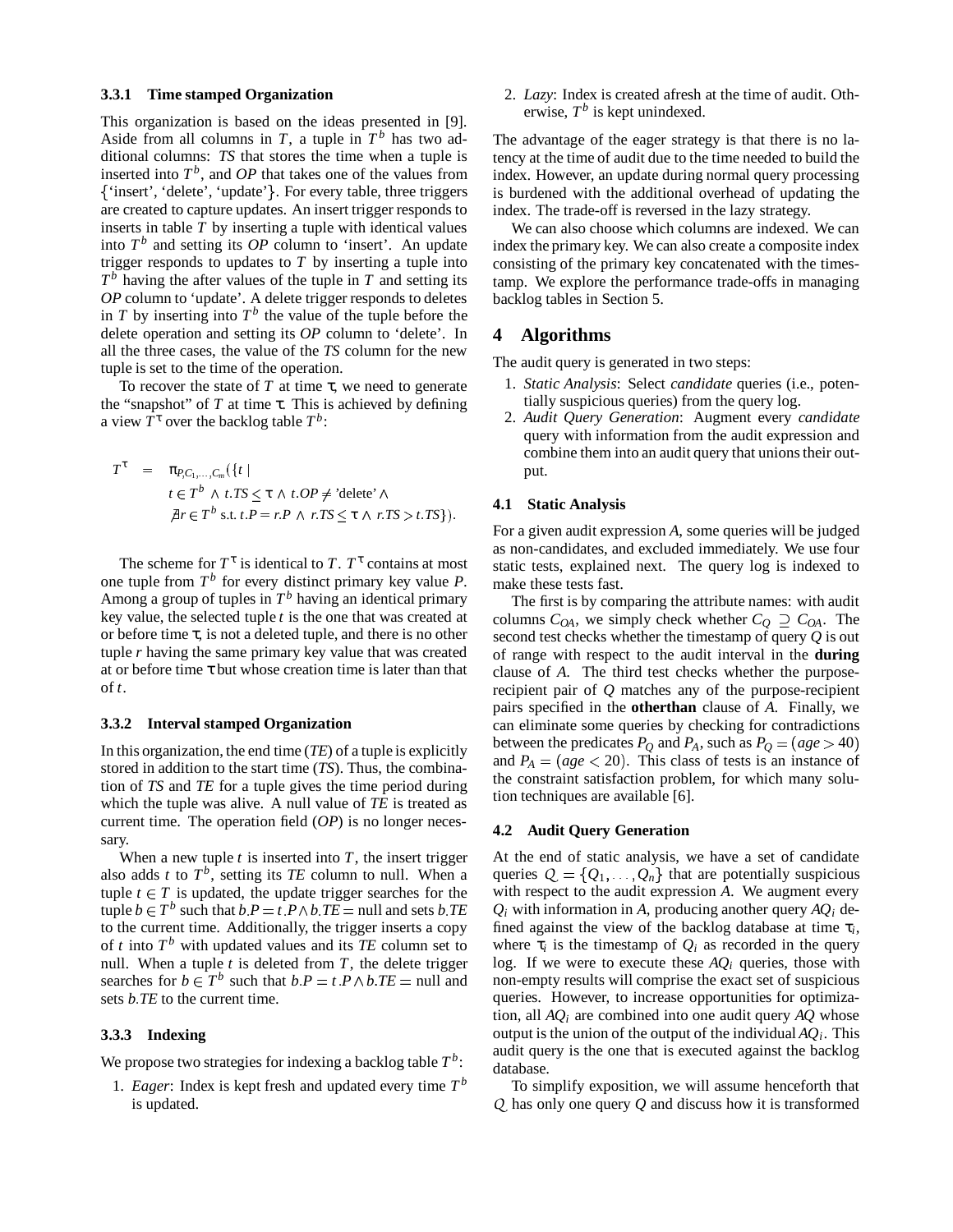// *Q* is a simple selection query over a single table *T*, executed at time τ. // *A* is an audit expression over the same table *T*.

- 1) **create** an empty QGM for the audit query *AQ*
- 2) **add** *Q* to *AQ*
- 3) **add** *A* to *AQ*
- 4) **rewrite** *A* to range over the result of *Q* instead of *T*
- 5) **replace** *A*'s audit list with  $id(Q)$
- 6) **replace** *T* with the view  $T^{\tau}$

Figure 2: Audit query generation for simple selections

into an audit query *AQ*. Our implementation makes use of the Query Graph Model (QGM) to manipulate *Q* and *A* to generate *AQ*. <sup>1</sup> To avoid QGM diagrams from becoming unwieldy, we will abbreviate column names. For our example schema reproduced below, the abbreviated column names used in the figures are indicated in bold letters:

Customer (**c**id, **n**ame, **a**ddress, p**h**one, **z**ip, c**o**ntact) Treatment (**p**cid, **r**cid, d**i**d, di**s**ease, d**u**ration, da**t**e) Doctor (**d**id, na**m**e)

#### **4.3 Simple Selections**

Consider first the simple case of a candidate query *Q* involving a selection over a single base table *T* and the audit expression *A* over the same table. This case is a special case of the upcoming SPJ queries. However, we present it for pedagogical reasons.

**Lemma 1** *Let T be a base table of our database D. Let*  $A = \overline{\pi}_{C_{OA}}(\sigma_{P_A}(T))$  be an audit expression and let Q π*C<sup>Q</sup>* σ*P<sup>Q</sup> T be a candidate query. Q is suspicious with respect to A if* and only if  $\sigma_{P_A}(\sigma_{P_Q}(T)) \neq \emptyset$ .

**Proof** From the upcoming Theorem 2, by substituting *T* for *<sup>T</sup>*, and ignoring the non-existing *<sup>R</sup>* and *<sup>S</sup>*.

Thus, given that query *Q* has passed the static analysis, we need to check whether the combined selection  $\sigma_{P_A}(\sigma_{P_Q}(T))$  is empty or not, which is what Figure 2 implements using the QGM representation. We illustrate the audit query generation algorithm using the following example.

**Example 6** Candidate query *Q*: Retrieve all customers in ZIP code 95120.

**select** \* **from** Customer **where**  $zip = '95120'$ 

Audit expression *A*: Find queries that have accessed Alice's name and address.



(a) After Line 3 in Figure 2



(b) After Line 6 in Figure 2

Figure 3: QGM for Example 6 (simple selection)

**audit** name, address **from** Customer<br>where name =  $\frac{1}{2}$ hame = 'Alice'

Figure 3(a) shows the state of the QGM graph after Line 3. A new QGM structure for the audit query *AQ* has been created and both the candidate query *Q* and the audit expression *A* have been added to *AQ*. Figure 3(b) shows the state of QGM after Line 6. Line 4 has changed the audit expression's quantifier (range variable)  $C_2$  from ranging over the Customer table to ranging over the result of the query *Q*. As part of this transformation, each column referenced by  $C_2$  is changed to reference a column of  $Q$ 's output. If a column referenced by  $C_2$  is not in the output of  $Q$ , it is propagated up from the Customer table to be included in the  $Q$ 's select list. Line 5 replaces the audit list with  $Q$ 's id: Q1. Finally, Line 6 replaces the Customer table with a view of the Customer table at time τ when *Q* completed.

# **4.4 SPJ Queries**

Consider now the case when the candidate query as well as the audit expression contain joins in the WHERE clauses.

 $1$ QGM [12] is a graphical representation that captures the semantics of queries and provides convenient data structures for transforming a query into equivalent forms. QGM is composed of entities portrayed as boxes and relationships among entities portrayed as lines between boxes. Entities can be operators such as table, select, group, union, etc. Lines between operators represent quantifiers that feed an operator by ranging over the output of the other operator.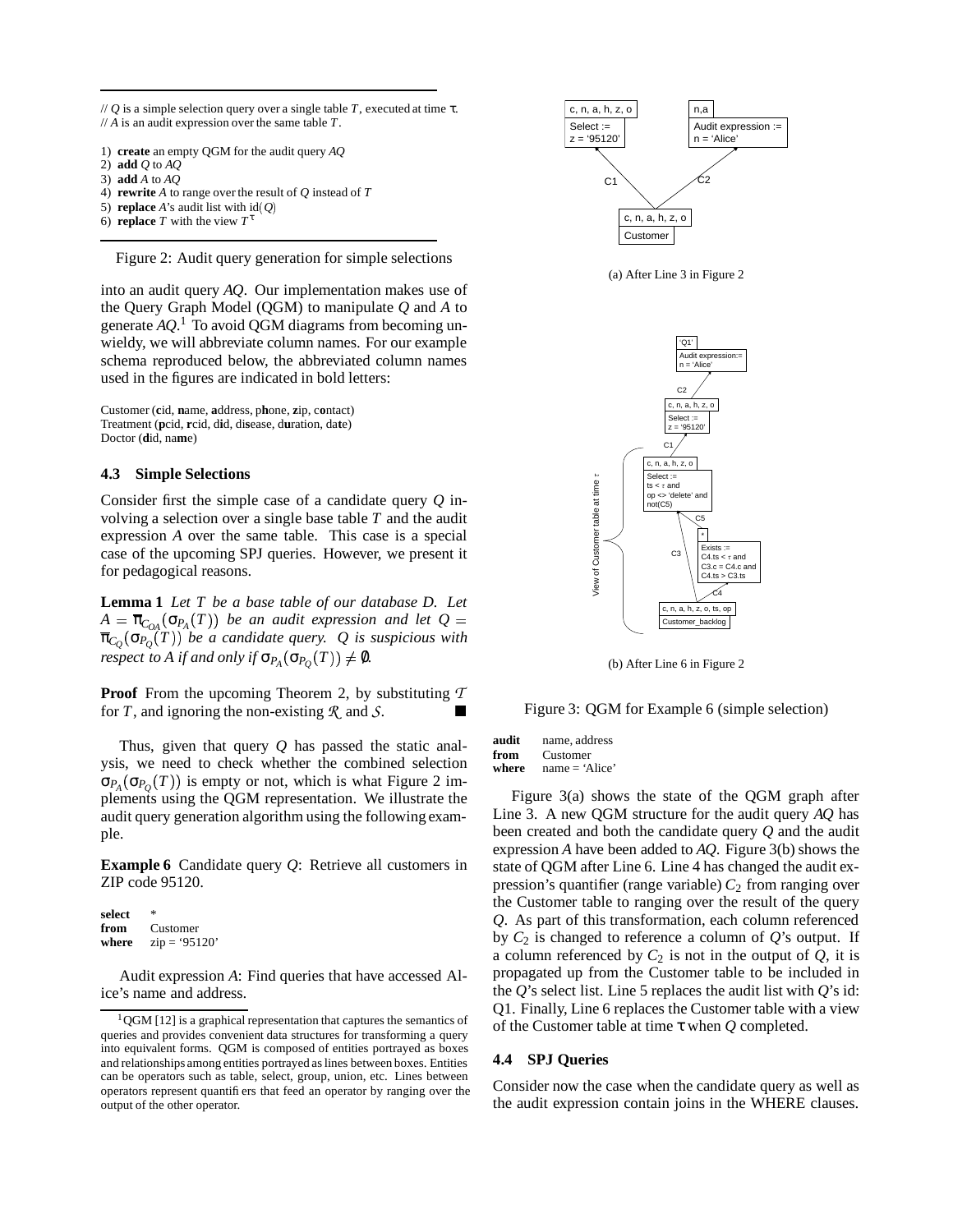- 1) **create** an empty QGM for the audit query *AQ*
- 2) **add** *Q* to *AQ*
- 3) **add** *A* to *AQ*
- 4) **rewrite** *A* to additionally range over the result of  $Q$  with quantifier  $x$
- 5) **for each** quantifier *r* in *A* which is over a table *T* also in *Q*

```
6) substitute x in place of r in A
```
- 7) **replace** *A*'s audit list with  $id(Q)$
- 8) **replace** every table  $T_i$  referenced in  $AQ$  with  $T_i^{\tau}$ .

Figure 4: Audit query generation when both the candidate query and the audit expression contain joins

The audit list may contain columns from multiple tables and the join condition in the candidate query may be different from the one in the audit expression.

**Theorem 2** *A candidate SPJ query*  $Q = \overline{\pi}_{C_Q}(\sigma_{P_Q}(T \times \mathcal{R}))$ *is suspicious* with *respect to an audit expression*  $A =$  $\overline{\pi}_{C_{OA}}(\sigma_{P_{A}}(T \times S))$  if and only if

$$
\sigma_{P_A}(\sigma_{P_Q}(T \times \mathcal{R} \times \mathcal{S})) \neq \emptyset.
$$

**Proof** According to our Definition 7, we have

$$
susp(Q, A) \Leftrightarrow \exists m \in \mathcal{T} \ s.t. \ ind(m, Q) \land ind(m, A)
$$
  

$$
\Leftrightarrow \exists m \in \mathcal{T}, r \in \mathcal{R}, s \in S \ s.t.
$$
  

$$
P_Q(\{m \ r\}) \land P_A(\{m \ s\})
$$
  

$$
\Leftrightarrow \exists m \in \mathcal{T}, r \in \mathcal{R}, s \in S \ s.t.
$$
  

$$
\{m \ r \ s\} \in \sigma_{P_A}(\sigma_{P_Q}(\mathcal{T} \times \mathcal{R} \times S))
$$
  

$$
\Leftrightarrow \sigma_{P_A}(\sigma_{P_Q}(\mathcal{T} \times \mathcal{R} \times S)) \neq 0.
$$

Figure 4 gives the algorithm. Note that an audit expression *A* may have multiple quantifiers, only some subset of which may range over a table that also appears in query *Q*. These are the only ones for which *A* is made to range over the result of the query (Lines 5-6). For others, *A* continues to range over the original tables. We illustrate the algorithm using the following example.

**Example 7** Candidate query *Q*: Find all diseases treated by doctor Phil.

| select | <b>T</b> .disease                           |
|--------|---------------------------------------------|
| from   | Treatment T. Doctor D                       |
| where  | $T$ .did = D.did <b>and</b> D.name = 'Phil' |

Audit expression *A*: Find queries that have disclosed the diseases of Alice.

| audit | <b>T</b> .disease                         |
|-------|-------------------------------------------|
| from  | Customer C, Treatment T                   |
| where | $C$ .cid = T.pcid and $C$ .name = 'Alice' |

Figure 5(a) shows the initial QGM (after Line 3) and Figure 5(b) shows the final QGM (after Line 7). In the final QGM, the audit expression ranges over the result of the query and then joins the results with the Customer table since Customer only appears in the audit expression.



(a) After Line 3 in Figure 4



(b) After Line 7 in Figure 4

Figure 5: QGM for Example 7 (join)

#### **4.5 Aggregation**

To determine if an aggregate query without a **having** clause is suspicious, aggregate functions are simply removed along with the **group by** clause. Columns previously referenced by aggregate functions are added to the select list of the query. The resulting SPJ query is then handled using the algorithm given in Figure 4.

If the aggregate query, however, additionally contains a **having** clause, the predicate therein might have eliminated the data specified by the audit expression from the query result. Simply removing the **having** clause can thus lead to false positives. This limitationis overcome by the algorithm given in Figure 6, which is based on the upcoming theorem.

Recall that the general form of such a query is given by Eq. (6):  $Q = \sigma_{P_H}(\psi_{\text{gby}}\gamma_{\text{agg}}(\sigma_{P_Q}(T \times \mathcal{R}))$ . By Eq. (7), the group table  $G = \frac{1}{gby}\gamma_{agg}(\sigma_{P_Q}(\vec{\mathcal{T}}\times\mathcal{R}))$ . As always, the audit  $\exp$  ression is  $A = \overline{\pi}_{C_{OA}}(\sigma_{P_{A}}(T \times S)).$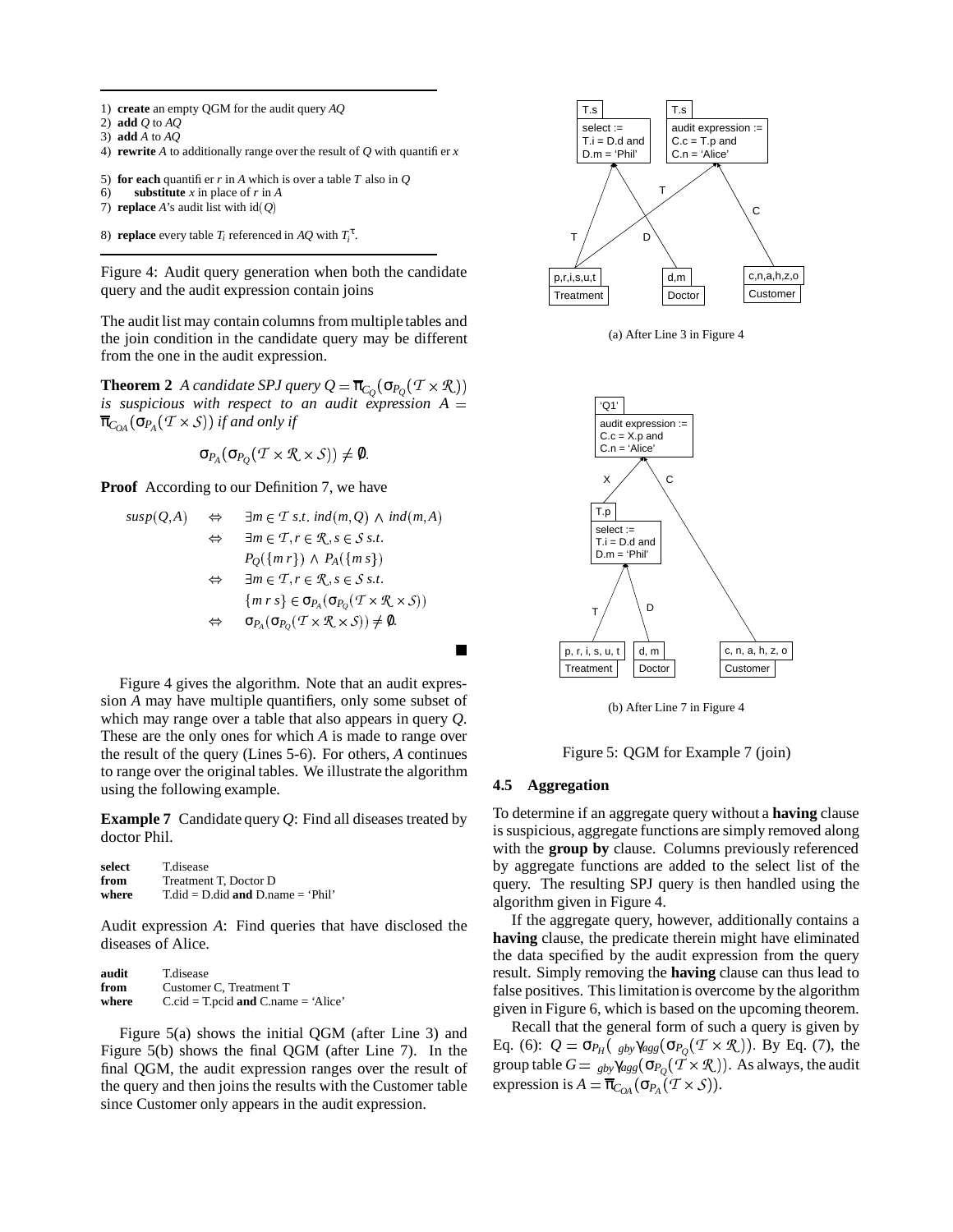// The QGM of an aggregate query *Q* that includes **having** is a triplet  $(Q_s, Q_g, Q_h)$ : // *Q<sup>s</sup>* is the SPJ part of *Q*,  $\pi$  //  $Q_g$  contains aggregations ranging over  $Q_s$ , and // *Q<sup>h</sup>* is a selection over *Q<sup>g</sup>* representing **having**. 1) **create** an empty QGM for the audit query *AQ* 2) **add** *Q* to *AQ* 3) **add** *A* to *AQ* 4) **rewrite** *A* to additionally range over the result of  $Q_s$  with quantifier *x* 5) **for each** quantifier  $r$  in  $A$  which is over a table  $T$  also in  $Q$ 6) **substitute** *x* in place of *r* in *A* 7) **replace** the audit list of *A* with the grouping columns of  $Q_g$ 8) **create** a new empty select box *B* and add it to *AQ* 9) **add**  $Q_h$ , *A* as inputs to *B* 10)**join** inputs of *B* on grouping columns from *Q<sup>h</sup>* and *A* 11)**replace**  $\Pi(B)$  with  $\text{id}(Q)$ 12)**replace** every table *T<sup>i</sup>* referenced in *AQ* with its backlog counterpart  $T_i^{\tau}$  at time  $\tau$ .

Figure 6: Audit query generation for an aggregate query containing **having**

**Theorem 3** *A candidate query Q with aggregation and* **having** *is suspicious with respect to an audit expression A if and only if*

$$
\sigma_{P_A}(\sigma_{P_H}(\sigma_{P_G}(\sigma_{P_Q}(T \times \mathcal{R} \times G \times S)))) \neq \emptyset. \tag{10}
$$

**Proof** From Observation 3, the query *Q* has the same indispensable tuples as the SPJ query  $Q'$  below:

$$
Q' = \overline{\pi}_{C_Q}(\sigma_{P_H}(\sigma_{P_G}(\sigma_{P_Q}(T \times \mathcal{R} \times G))))
$$

Then, from Theorem 2 we have that  $Q'$  is suspicious if and we rep<br>only if Eq. (10) holds.

An aggregate query with a **having** clause can be viewed as consisting of three parts:  $Q_s$ ,  $Q_g$ , and  $Q_h$ . The first part, *Qs* , ignores grouping and aggregation and finds the tuples qualifying the WHERE clause. Grouping and aggregations are then applied to this result in  $Q_g$ . Finally, any predicates on groups are applied using a selection operator over the result of grouping and aggregation in  $Q_h$ . A new select box is created on Line 8 in Figure 6. This operator joins the tuples emanating from  $Q_h$  with those from A to ensure that these *A* tuples were not all filtered out by the **having** predicates in  $Q_h$ . We illustrate the algorithm with Example 8.

**Example 8** Candidate query *Q*: Compute the average treatment duration grouped by disease and the doctor performing the treatment for treatments which were between 01/01/2001 and 31/12/2003 having a minimum duration  $\lt$ 100.

| select   | D.name, T.disease, avg(T.duration)           |
|----------|----------------------------------------------|
| from     | Doctor D. Treatment T                        |
| where    | T.date between '01/01/2001' and '31/12/2003' |
|          | and $D$ did = T did                          |
| group by | D.name, T.disease                            |
| having   | min (T.duration) $< 100$                     |

Audit expression *A*: Find queries that have accessed the disease and treatment duration of patients who have diabetes and live in ZIP code 95120.

| audit | T.disease, T.duration              |
|-------|------------------------------------|
| from  | Customer C, Treatment T            |
| where | C.cid = T.pcid and C.zip = '95120' |
|       | and T.disease $=$ 'diabetes'       |

The QGM for the candidate query *Q* in Example 8 integrated with the audit expression is shown in Figure 7(a). Figure 7(b) shows the audit query. The select box *B* ensures that the groups formed by the grouping operator that survived the **having** predicate match the audit expression's data.

## **5 Performance**

This section presents the results of performance experiments from a DB2 implementation of our auditing solution. Specifically, we study the overhead imposed on normal query processing, and the cost of conducting audits.

Experiments were performed on an IBM Intellistation M Pro 6868 having an 800 MHz Pentium III processor, 512 MB of memory, and a 16.9 GB disk drive, and running Windows 2000 Version 5.00.2195 service pack 4. The same machine was used to host data as well as backlog tables and to run audits. The DBMS used was DB2 UDB Version 7 with default settings. We would have liked to use real-life query logs and data tables, but no such dataset was available. We therefore performed our experiments on the Supplier table of the TPC-H database [15], using synthetic workload. The results below give the average warm performance numbers.

We report results for time stamped as well as interval stamped organizations of the backlog tables. We consider three cases: no index, simple index on the supplier key *SKEY*, and composite index on *SKEY* and start time *TS*. We explore both eager and lazy strategies for updating indices.

We will write Supplier<sup> $b$ </sup> to refer to the Supplier backlog table. In the performance graphs, TS (IS) denotes the time stamped (interval stamped) organization.

## **5.1 Burden on Normal Query Processing**

We performed the following experiment to study the overhead of maintaining backlog tables. The Supplier table contained 100,000 tuples and Supplier*<sup>b</sup>* started with a copy of every Supplier tuple. An SQL update statement updated every Supplier tuple, resulting in the creation of a new version of every supplier in Supplier*<sup>b</sup>* . Forty nine such update statements were executed, each adding 100,000 tuples to Supplier<sup>b</sup> that finally ended up having fifty versions of every supplier and a total of 5 million tuples. Indices of Supplier<sup>b</sup> were updated eagerly.

The update operation on the Supplier table took 5.2 minutes to complete when performed unburdened with the maintenance of Supplier*<sup>b</sup>* . This time essentially consists of sequentially reading the Supplier tuples and writing them back after updating one of the values. Figure 8 shows the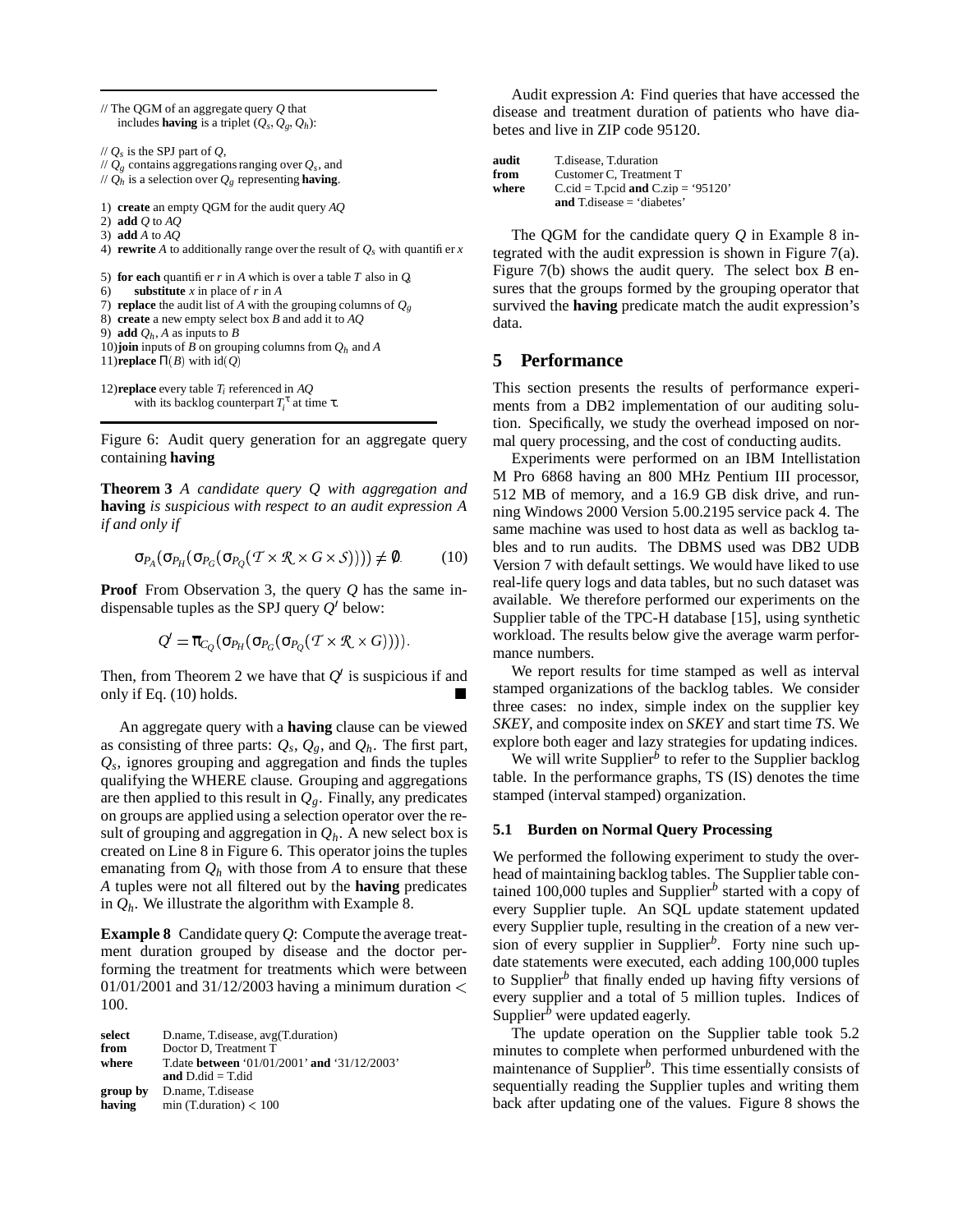

(a) After Line 3 in Figure 6



(b) After Line 11 in Figure 6

Figure 7: QGM for Example 8 (aggregation)

total time taken by the successive update operations when the additional time spent by the database system on firing the update triggers and the resultant operations on Supplier*<sup>b</sup>* was also included.

With the time stamped organization, the update trigger simply adds a new tuple to Supplier*<sup>b</sup>* corresponding to ev-



Figure 8: Cost of maintaining backlog tables.

ery updated data tuple. Therefore, when there is no index on Supplier<sup>b</sup>, the overhead experienced by successive updates remains fairly constant. When there is an index on *SKEY*, the overhead is a bit larger due to additional index updates, and this overhead increases a little for the later updates because the size of the index grows. The composite index on *SKEY* and *TS* obviously has a somewhat larger overhead than the simple index.

For equivalent operation with the interval stamped organization, the update trigger first locates the most recent version of the tuple, updates its end time, and then adds a new current tuple. Unfortunately, the cost of locating the most recent version becomes prohibitively large when there is no index; hence it is not shown in the figure. Even when there is an index on *SKEY*, all the versions of a tuple need to be brought into memory to select the most recent of them. If different versions of a supplier do not remain clustered on the same page (which we found to be the case even when we had a clustered index on *SKEY*), the number of page faults increases with the number of versions, resulting in a rapid degradation of performance. Having the additional index on *TS* does not help in cutting down the number of versions that are examined before the most recent one is found. On the other hand, the overhead increases somewhat due to additional index updates and a larger index.

It is very fast to sequentially update all the tuples of a table in DB2. Thus, updating all the tuples of the Supplier table with backlog maintenance using the time stamped organization is about 10 times slower than without maintenance. We next performed another experiment in which only one Supplier tuple was updated. Supplier*<sup>b</sup>* had 25 versions of every tuple in this experiment. The cost of an update to a single tuple with backlog maintenance was now on average 3 times the cost of the same update without maintenance when using the simple index, and 3.7 times when using the composite index.

We note that in most of the installations, there are far more read queries than update operations. Updates are often batched and performed while the system is under a light load. The read queries in our audit system do not incur any overhead beyond logging the query string (which is anyway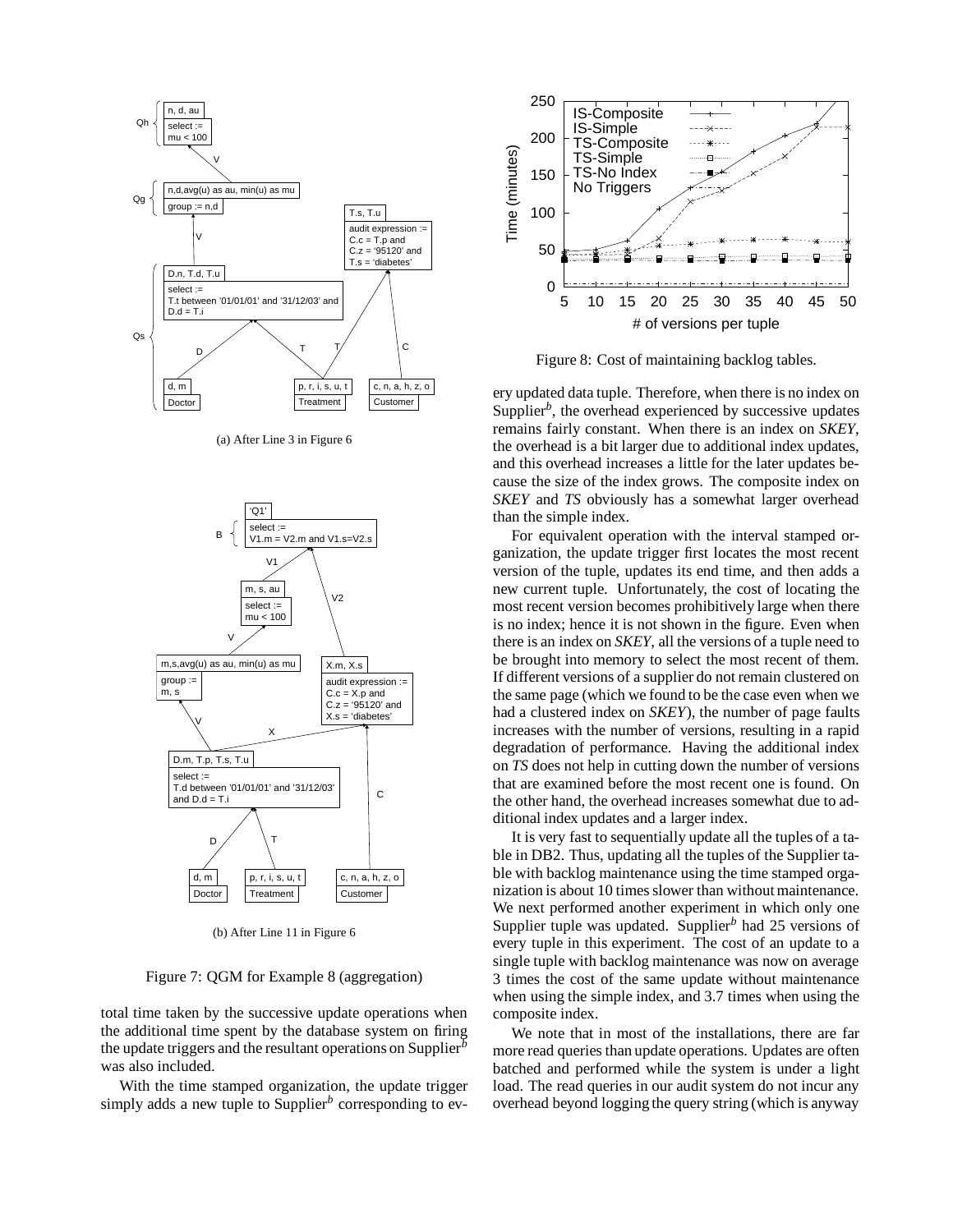

Figure 9: Cost of building indices over the backlog table.



Figure 10: Execution time of an audit query

done in many installations).

#### **5.2 Eager vs. Lazy Indexing**

It is clear from the discussion in the previous section that the lazy indexing is not a viable option for the interval stamped organization. However, the overhead of eagerly updating the indices can be avoided in the time stamped organization by building them as needed at the time of audit. Figure 9 shows the time needed to build indices from scratch with an initial set of 100,000 suppliers in Supplier<sup>b</sup>, while increasing the number of versions of each supplier. The results are shown both for a simple index on *SKEY* and for a composite index on *SKEY* and *TS*.

We see that the index construction times are such that it would be acceptable to adopt the lazy strategy and strictly create indices at audit time.

# **5.3 Performance of Audit**

We study the audit performance by measuring the execution time of simple audit queries. The audit expression is of the form:

```
during t_1 to t_2audit name from Supplier where skey = k
```
We set both  $t_1$  and  $t_2$  to the time when the initial versions of the Supplier tuples were created. The value of *k* is randomly set to one of the values of *SKEY* present in the Supplier table. We assume that static analysis has yielded one candidate query: **select** \* **from** Supplier.

We consider both time stamped and interval stamped organizations, with simple as well as composite indices. Figures 10 shows the results.

Both the time stamped and interval stamped organizations benefit a great deal from the composite index on *SKEY* and *TS* as the number of versions becomes large. When there is an index only on *SKEY*, the query plan first selects all versions of a tuple with the matching supplier key and then selects the correct version amongst the matching tuples. These versions might reside on different disk pages and cause page faults as Supplier*<sup>b</sup>* becomes large. The composite index avoids this problem.

We also see that with few versions of a tuple, the interval stamped organization has a slight performance advantage, but loses this advantage as the number of versions increases. The interval stamped organization requires an extra timestamp attribute to record the end time of validity of a tuple. The larger tuple size results in more page faults as the number of versions increases, and thus the impact of the larger size outweighs the benefit of the simpler interval stamped computation over the time stamped organization that requires a join.

## **5.4 Take Aways**

The composite index on the primary key and start time pays large dividend over an index only on the primary key at the time of audit, although it puts a slightly larger burden on updates if the indices are updated eagerly.

The interval stamped organization has a slight advantage over the time stamped organization at the time of audit if the number of versions is small. However, the lazy strategy for updating indices cannot be used with the interval stamped organization and eager updating becomes quite expensive as the number of versions increases. Overall, the use of time stamped organization along with the lazy strategy for updating indices is recommended. However, the eager strategy is also not too burdensome for the time stamped organization.

The system supports efficient auditing without substantially burdening normal query processing tasks.

# **6 Related Work**

Closely related to compliance is the privacy principle of *limited disclosure*, which means that the database should not communicate private information outside the database for reasons other than those for which there is consent from the data subject [2, 10]. Clearly, the two are complimentary. The principle of limited disclosure comes into play at the time a query is executed against the database, whereas demonstrating compliance is post facto and is concerned with showing that usage of the database indeed observed limited disclosure in every query execution.